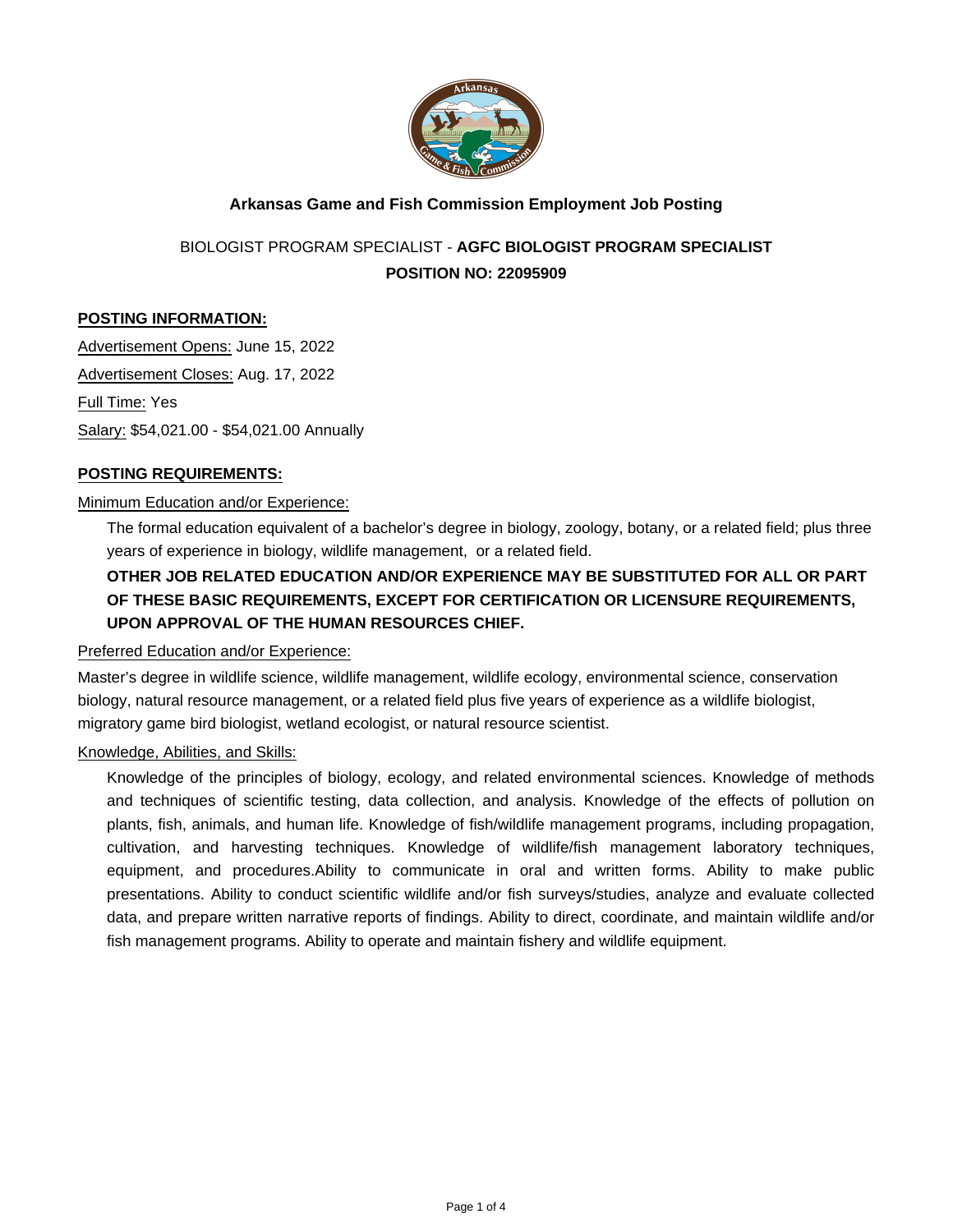### Preferred Knowledge, Abilities, and Skills:

Knowledge of waterfowl and other wetland-dependent wildlife habitat requirements and habitat-management techniques;Knowledge of avian monitoring, survey and sampling; Knowledge of the ecology of and issues relating to the management and conservation of habitats important to waterfowl, both within and outside Arkansas; Skill in bird trapping and marking techniques; Skill in effective verbal and written communication, including technical writing;

Skill in using MS Office Suite and GIS software; Skill in effective interaction with staff at all levels of the department, other agencies and organizations at state, regional and national levels and the public; Skill in training others; Skill in developing goals and objectives; Skill in making independent, sound and timely decisions; Skill in identifying, researching and compiling information; Ability to conduct scientific studies, surveys, data analysis and complete scientific and popular publications; Ability to communicate verbally and in writing on a range of waterfowl, wildlife, and wetland issues; Ability to deal effectively with private landowners, land managers, advisory boards, universities, the media, consultants, governmental and non-governmental organizations as well as the general public; Ability to conduct low level aerial waterfowl surveys without sickness; Ability to operate 4WD vehicles, all-terrain vehicle and boats with outboard motors; Ability to prioritize and accomplish multiple assigned tasks to meet deadlines; Ability to work independently with little or no supervision; Ability to work as a member of a team;

Ability to establish and maintain working relationships with co-workers, agency staff and management to achieve common goals; Ability to perform manual labor including, lifting supplies and materials up to 50 lbs. Ability to participate in extended overnight and weekend travel.

## **POSTING DETAILS:**

Position Location: City: Little Rock Office: Little Rock Central Office Division: Wildlife Management

## Job Summary:

The Arkansas Game and Fish Commission (AGFC) Biologist Program Specialist is responsible for the management and life processes of fish, wildlife, and their habitats; collecting and analyzing biological data; and, specializing in fish and wildlife research, management, husbandry, and/or habitat management. This position is governed by state and federal laws and agency policy.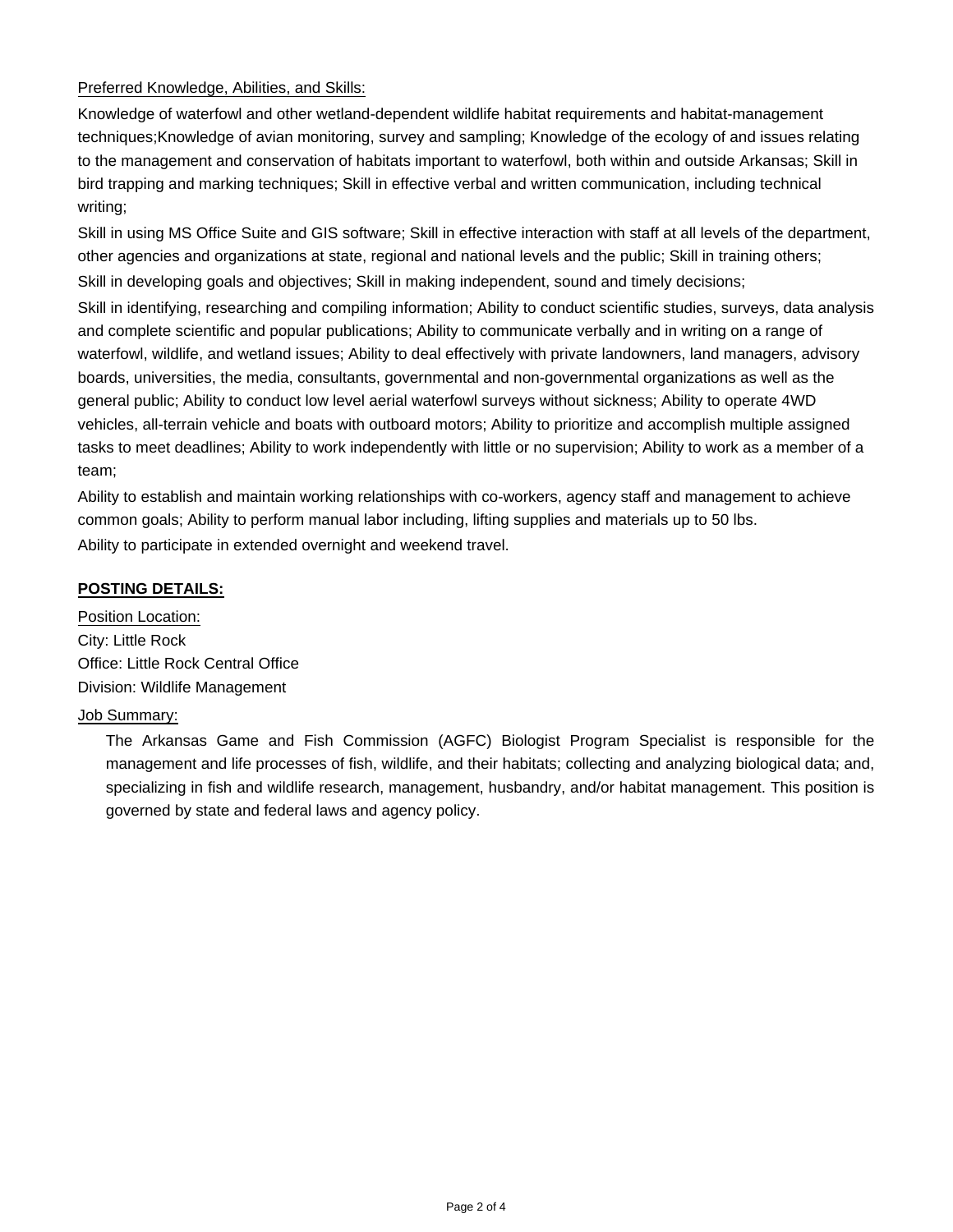Typical Functions:

Provides program and project supervision by developing program curriculums, monitoring facilities and personnel, and coordinating program maintenance and protocols.

Makes recommendations on management, regulation, and planning of fish and wildlife populations and habitats, consulting with stakeholders and the public at large to explore options.

Studies characteristics of fish and wildlife, such as population dynamics, life histories, diseases, genetics, and distribution.

Prepares collections of preserved specimens or microscopic slides for species identification and study of development or disease.

Implements state and federal preventative programs to monitor and control fish and wildlife diseases and invasive, exotic species.

Disseminates information by writing reports and making presentations to schools, clubs, interest groups, and agency administration.

Promotes hunting and fishing through a variety of outreach programs.

Directs the operation and maintenance of various public lands, waters, and/or fish propagation facilities, based on program management plans.

May testify as an expert witness in legal proceedings.

Performs other duties as assigned.

## Specific Duties and Responsibilities:

Serves as the agency's expert on waterfowl and waterfowl management. Leads the strategic planning of the Wildlife Management Division's waterfowl program and waterfowl habitat delivery and the integration of game and nongame migratory bird habitat planning and wetland conservation projects associated with the North American Waterfowl Management Plan's Lower Mississippi Valley Joint Venture. Serves as the agency's representative on the Mississippi Flyway Council Game Bird Technical Section. Coordinates development and implementation of habitat protection, restoration and enhancement projects; leads the administrative portion of project development. Leads ongoing migratory bird monitoring programs, including banding and aerial waterfowl surveys. Analyzes and evaluates survey and sampling data and writes reports describing the results of the data and makes recommendations. Plans, conducts or works with partners to conduct various biological surveys and research to investigate ecology and management of migratory birds. Provides information to the public about waterfowl and wetland biology and management. Makes presentations to various groups and provides regular updates to the Commission. Gives media interviews. Writes articles for news releases. Leads the migratory bird hunting regulations-setting process. Oversees waterfowl program budget. Assists in the development of management plans with a focus on migratory birds. Participates in education events about waterfowl and wetland management and hunting.

## Certificates, Licenses, or Registrations:

Must possess a valid driver's license.

## Special Job Dimensions:

Frequent in-state travel required.